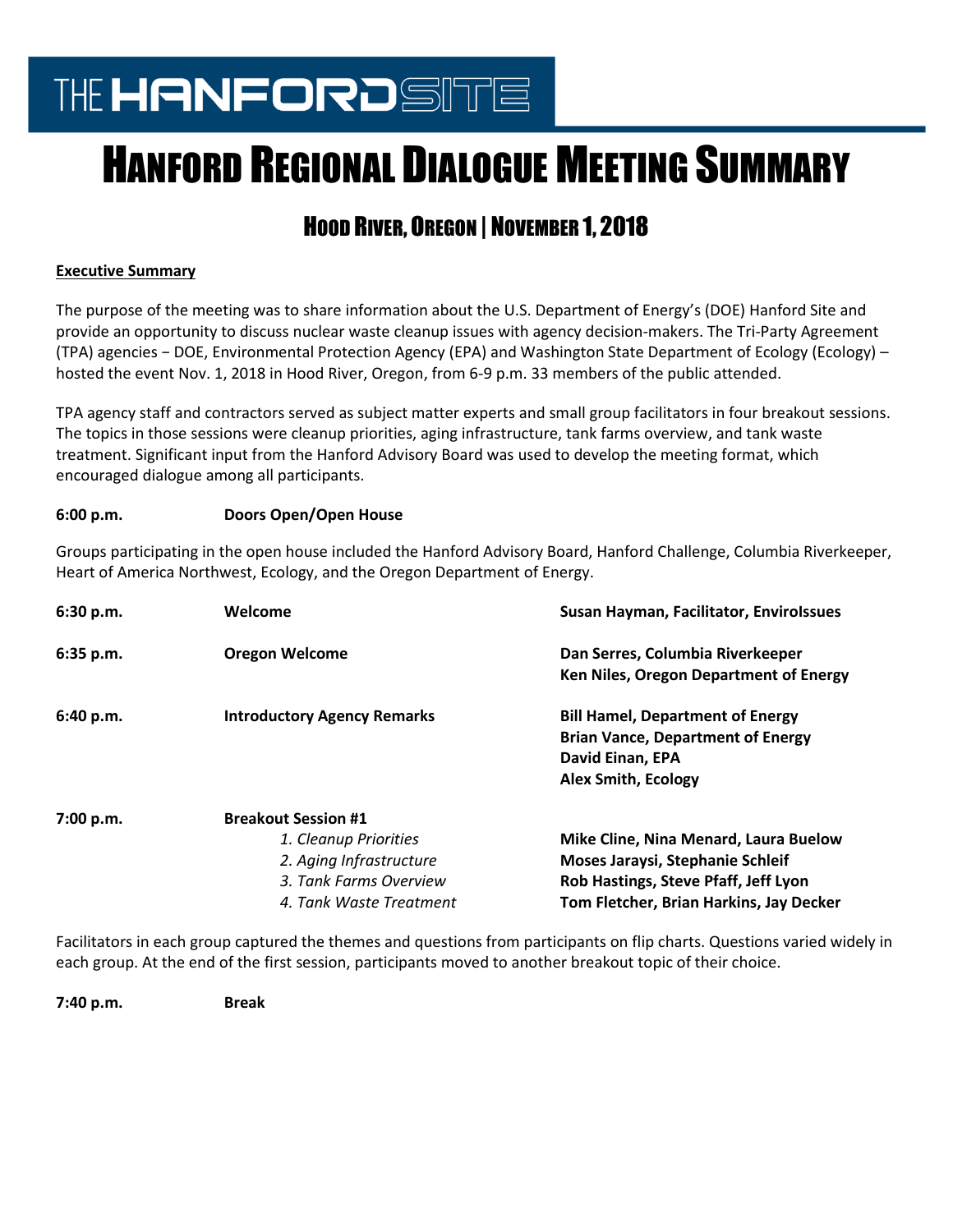### THE HANFORDSITE

#### **7:50 p.m. Breakout Session #2**

- 
- 
- 
- 

#### *1. Cleanup Priorities* **Mike Cline, Nina Menard, Laura Buelow** *2. Aging Infrastructure* **Moses Jaraysi, Stephanie Schleif**  *3. Tank Farms Overview* **Rob Hastings, Steve Pfaff, Jeff Lyon** *4. Tank Waste Treatment* **Tom Fletcher, Brian Harkins, Jay Decker**

#### **8:30 p.m. Transition**

#### **8:40 p.m. Small Group Observations**

Following the two breakout sessions, the whole group reconvened for the conclusion. Agency leaders briefly shared what they heard as they visited all four groups.

Alex Smith, manager for the Washington State Department of Ecology Nuclear Waste Program, thanked the audience for attending this important conversation. She added that it was clear from the small group discussions that the TPA agencies need to provide further understanding and clarity about issues and decisions involving the classification and management of waste in Hanford's tank farms.

The Environmental Protection Agency's Hanford Project Manager Dave Einan observed that the TPA agencies need to better communicate the whole Hanford picture and better describe how work is prioritized. He also stated that he appreciates the dedication of the public to Hanford issues.

Bill Hamel, Assistant Manager for River and Plateau for the DOE Richland Operations Office, said that he appreciated the open and productive discussions. Bill added that he heard a need to get the public more involved and better equip them with the means to talk to their elected officials about Hanford work.

DOE Office of River Protection Manager Brian Vance said he also appreciated the constructive dialogue and looks forward to future discussions, as ORP prepares to begin treating tank waste in the next couple of years. Brian added that he hoped the meeting helped highlight the dedication of the TPA agencies working on Hanford cleanup and the importance of that partnership in achieving the mission.

Susan Hayman invited comments from the audience on their observations from the breakout group discussions. Most respondents commented on the meeting format. One participant suggested a longer meeting so people could get more information. Another asked for a meeting where everyone could attend all of the breakout groups. A request was made for a meeting summary to be created and distributed. The meeting ended at 9:00 p.m.

Northwest Public Radio's Anna King covered the event live via Twitter and followed up with an online [article.](https://www.nwpb.org/2018/11/02/health-of-columbia-river-draws-crowd-to-rare-hanford-public-meeting-in-hood-river/)

Agency representatives and managers will be discussing the meeting outcomes further before deciding on future events.

Feedback on the meeting was collected via a short survey distributed at the event. Additional feedback can be sent to [HanfordDialogue2018@rl.gov.](mailto:HanfordDialogue2018@rl.gov) Click here to learn more about [public involvement opportunities](https://www.hanford.gov/page.cfm/Outreach/PublicCommentOpportunities) at Hanford.